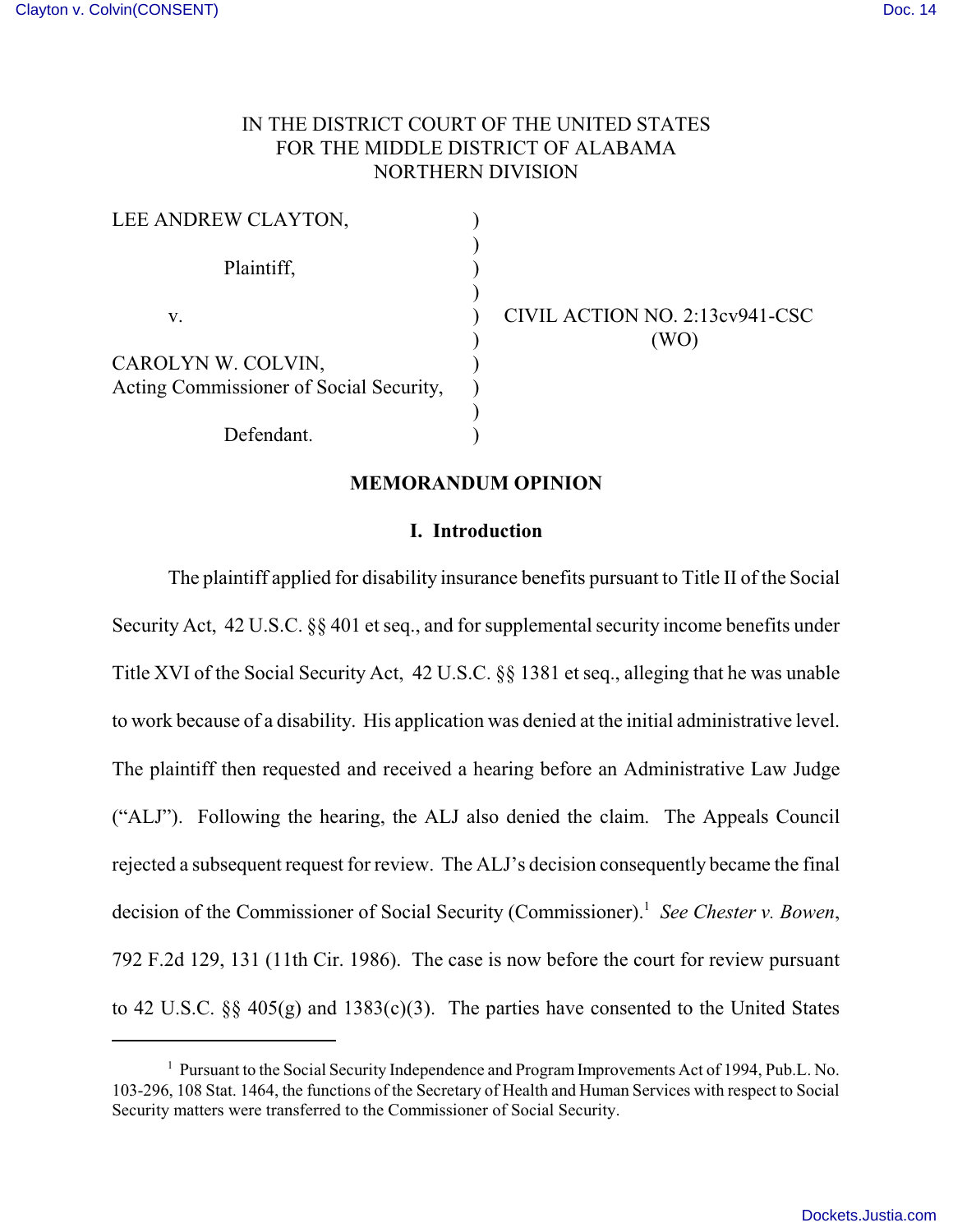Magistrate Judge conducting all proceedings in this case and ordering the entry of final judgment, pursuant to 28 U.S.C. § 636(c)(1) and M.D. Ala. LR 73.1. Based on the court's review of the record in this case and the briefs of the parties, the court concludes that the decision of the Commissioner should be affirmed.

## **II. Standard of Review**

Under 42 U.S.C.  $\S$  423(d)(1)(A), a person is entitled to disability benefits when the

person is unable to

engage in any substantial gainful activity by reason of any medically determinable physical or mental impairment which can be expected to result in death or which has lasted or can be expected to last for a continuous period of not less than 12 months . . .

To make this determination,<sup>2</sup> the Commissioner employs a five-step, sequential

evaluation process. *See* 20 C.F.R. §§ 404.1520, 416.920.

- (1) Is the person presently unemployed?
- (2) Is the person's impairment severe?
- (3) Does the person's impairment meet or equal one of the specific impairments set forth in 20 C.F.R. Pt. 404, Subpt. P, App. 1?
- (4) Is the person unable to perform his or her former occupation?
- (5) Is the person unable to perform any other work within the economy?

An affirmative answer to any of the above questions leads either to the next question, or, on steps three and five, to a finding of disability. A negative answer to any question, other than step three, leads to a determination of "not disabled."

*McDaniel v. Bowen*, 800 F.2d 1026, 1030 (11th Cir. 1986).

 $A$  "physical or mental impairment" is one resulting from anatomical, physiological, or psychological abnormalities which are demonstrable by medically acceptable clinical and laboratory diagnostic techniques.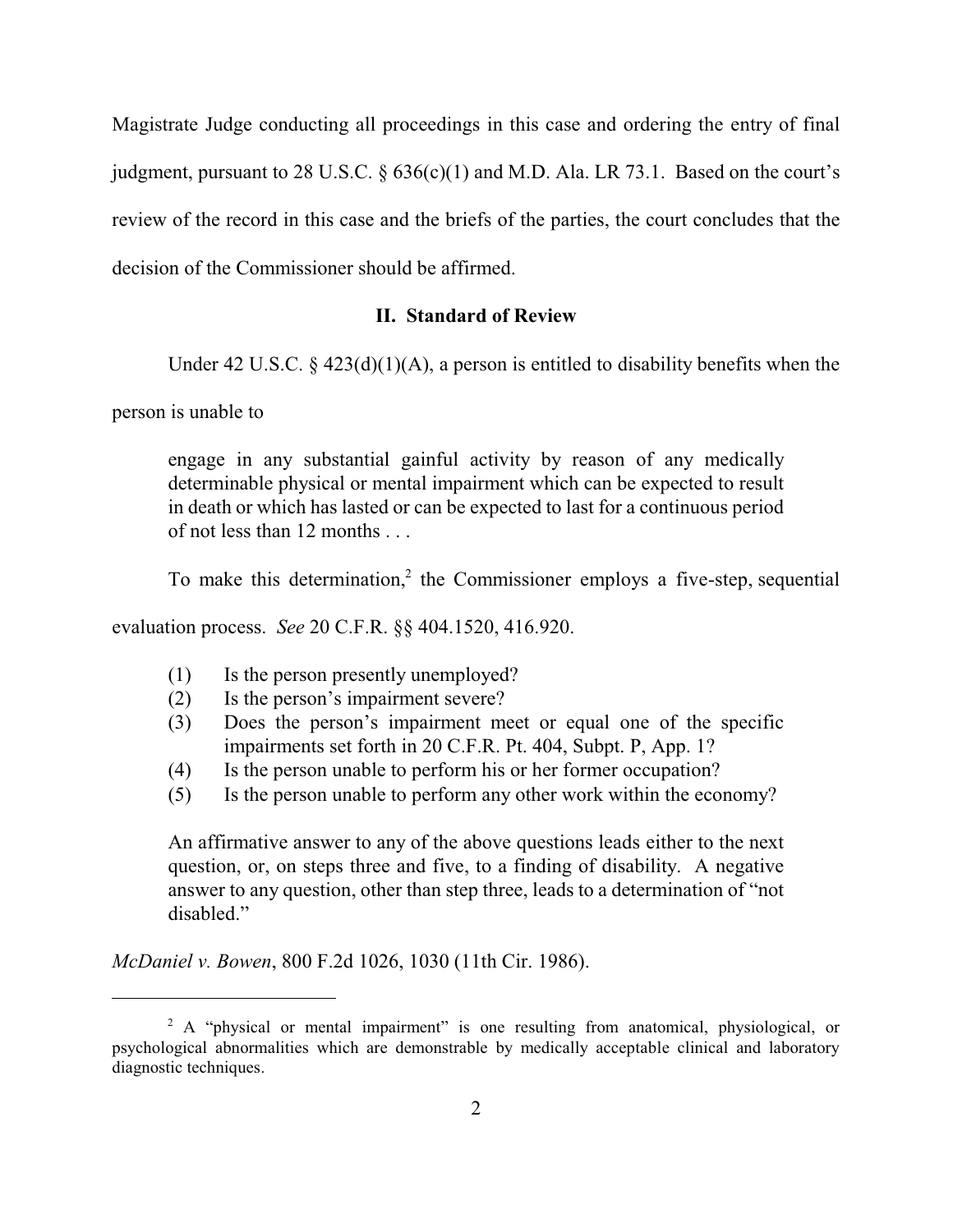The standard of review of the Commissioner's decision is a limited one. This court must find the Commissioner's decision conclusive if it is supported by substantial evidence. 42 U.S.C. § 405(g); *Dyer v. Barnhart,* 395 F.3d 1206, 1210 (11th Cir. 2005). Substantial evidence is "more than a scintilla," but less than a preponderance; it "is such relevant evidence as a reasonable person would accept as adequate to support a conclusion." *Crawford v. Comm'r of Soc. Sec.*, 363 F.3d 1155, 1158-59 (11th Cir. 2004) (quotation marks omitted). The court "may not decide the facts anew, reweigh the evidence, or substitute . . . [its] judgment for that of the [Commissioner]." *Phillips v. Barnhart*, 357 F.3d 1232, 1240 n. 8 (11th Cir. 2004) (alteration in original) (quotation marks omitted).

[The court must] . . . scrutinize the record in its entirety to determine the reasonableness of the [Commissioner's] . . . factual findings . . . No similar presumption of validityattachesto the [Commissioner's] . . . legal conclusions, including determination of the proper standards to be applied in evaluating claims.

*Walker v. Bowen*, 826 F.2d 996, 999 (11th Cir. 1987).

#### **III. The Issues**

**A. Introduction**. The plaintiff was 46 years old on the date of administrative hearing. He has not completed high school. (R. 49). His past relevant work experience includes work as a truck loader, packager, auto detailer, store laborer, janitor, laborer in a meat factory, and chicken hanger. (R. 37). Following the hearing, the ALJ concluded that the plaintiff has severe impairments of "obesity; moderate mixed sensory motor peripheral neuropathy of both lower extremities; lumbar disc desiccation and mild disc bulging at L4-5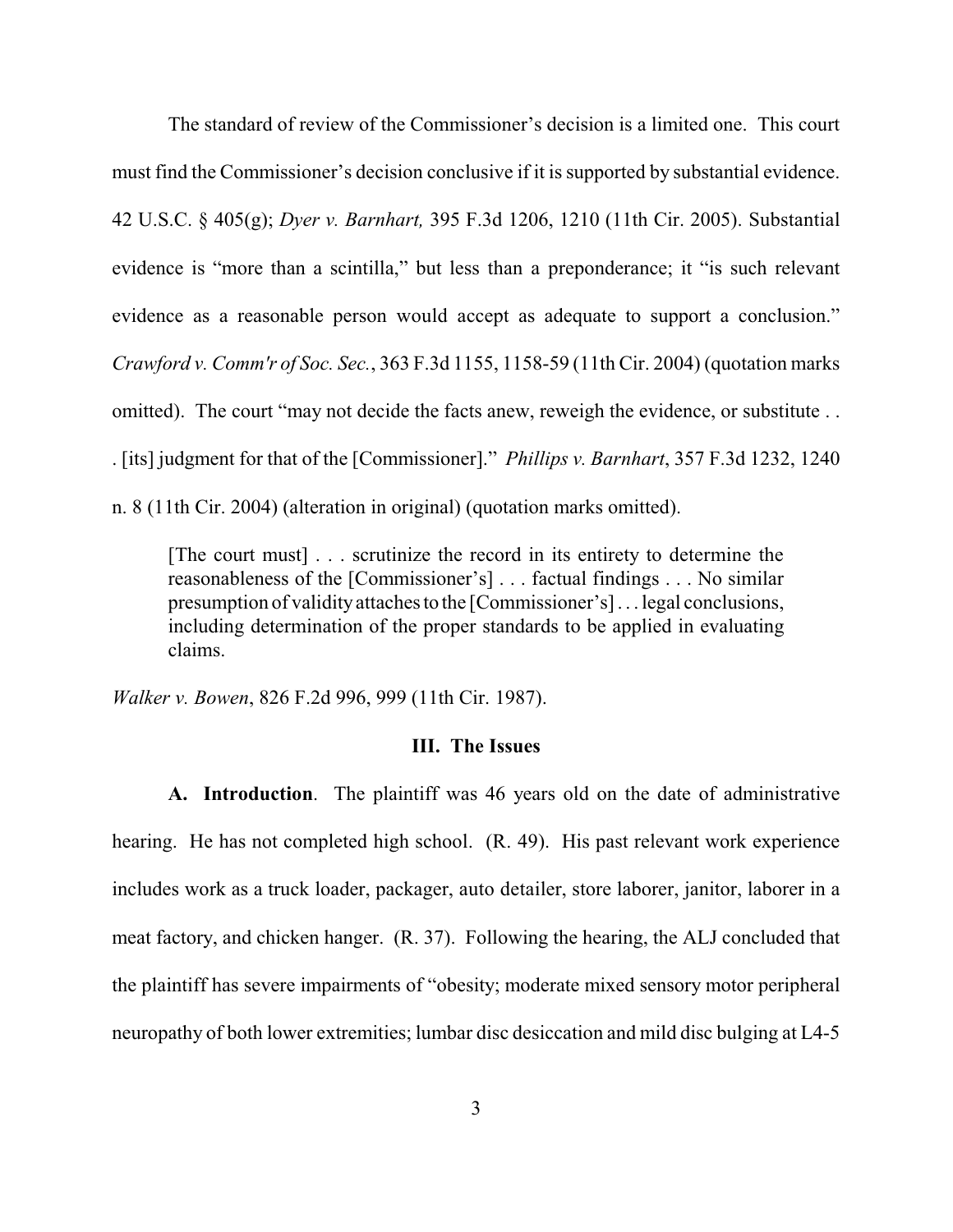and L3-4; diabetes mellitus; and drug abuse." (R. 27). The ALJ concluded that the plaintiff was unable to perform his past relevant work, but, using the Medical-Vocational Guidelines, 20 C.F.R. Pt. 404, Subpt. P., App. 2, as a framework and relying on the testimony of a vocational expert, she also concluded that there were significant number of jobs in the national economy that the plaintiff could perform. (R. 38-39). Thus, the ALJ concluded that Clayton was not disabled because he has the residual functional capacity to perform light work with restrictions. (R. 28-29).

**B. Plaintiff's Claim**. As stated by the plaintiff, the sole issue for the Court's review is whether "[t]he ALJ failed to properly evaluate the opinion of Plaintiff's Treating Physicians." (Doc.  $\#$  11, Pl's Br. at 4).

## **IV. Discussion**

A disability claimant bears the initial burden of demonstrating an inability to return to his past work. *Lucas v. Sullivan*, 918 F.2d 1567 (11th Cir. 1990). In determining whether the claimant has satisfied this burden, the Commissioner is guided by four factors: (1) objective medical facts or clinical findings, (2) diagnoses of examining physicians, (3) subjective evidence of pain and disability, e.g., the testimony of the claimant and his family or friends, and (4) the claimant's age, education, and work history. *Tieniber v. Heckler*, 720 F.2d 1251 (11th Cir. 1983). The ALJ must conscientiously probe into, inquire of and explore all relevant facts to elicit both favorable and unfavorable facts for review. *Cowart v. Schweiker,* 662 F.2d 731, 735-36 (11th Cir. 1981). The ALJ must also state, with sufficient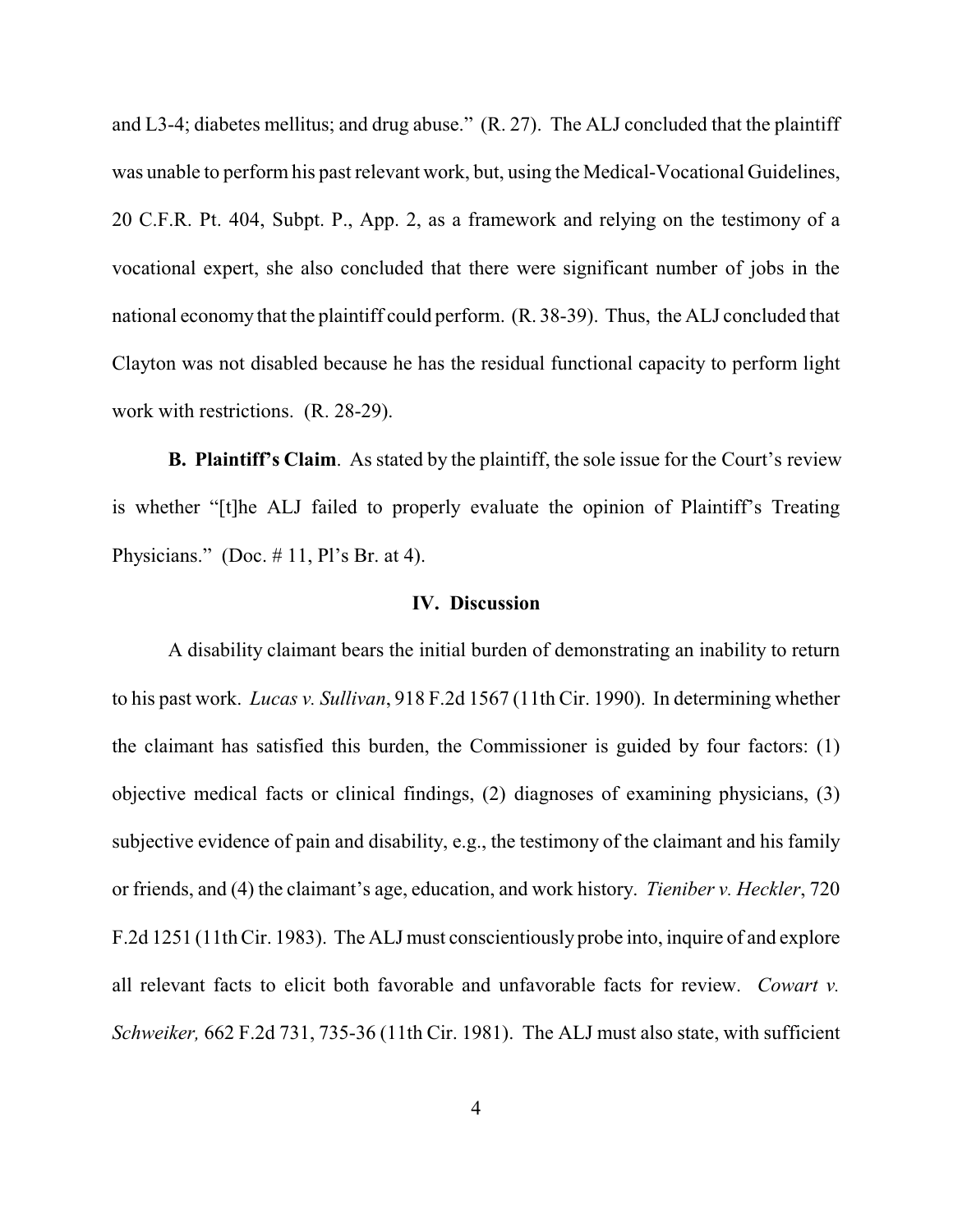specificity, the reasons for her decision referencing the plaintiff's impairments.

*Any* such decision by the Commissioner of Social Security which involves a determination of disability and which is in whole or in part unfavorable to such individual *shall contain a statement of the case, in understandable language, setting forth a discussion of the evidence, and stating the Commissioner's determination and the reason or reasons upon which it is based.*

42 U.S.C. § 405(b)(1) (emphases added). Within this analytical framework, the court addresses the plaintiff's claim.

Clayton argues that the ALJ failed to give great weight to the opinion of his treating physician, Dr. Gogan, and his treating chiropractor, Charles Pershing. (Doc. # 11, Pl's Br. at 4). According to Clayton, if the ALJ gave great weight to the opinions of these two sources, he would be found disabled. (*Id*.) The law in this circuit is well-settled that the ALJ must accord "substantial weight" or "considerable weight" to the opinion, diagnosis, and medical evidence of the claimant's treating physician unless good cause exists for not doing so. *Jones v. Bowen,* 810 F.2d 1001, 1005 (11th Cir. 1986); *Broughton v. Heckler*, 776 F.2d 960, 961 (11th Cir. 1985). The Commissioner, as reflected in her regulations, also demonstrates a similar preference for the opinion of treating physicians.

Generally, we give more weight to opinions from your treating sources, since these sources are likely to be the medical professionals most able to provide a detailed, longitudinal picture of your medical impairment(s) and may bring a unique perspective to the medical evidence that cannot be obtained from the objective medical findings alone or from reports of individual examinations, such as consultive examinations or brief hospitalizations.

*Lewis v. Callahan*, 125 F.3d 1436, 1440 (11th Cir. 1997) (citing 20 CFR § 404.1527 (d)(2)). The ALJ's failure to give considerable weight to the treating physician's opinion is reversible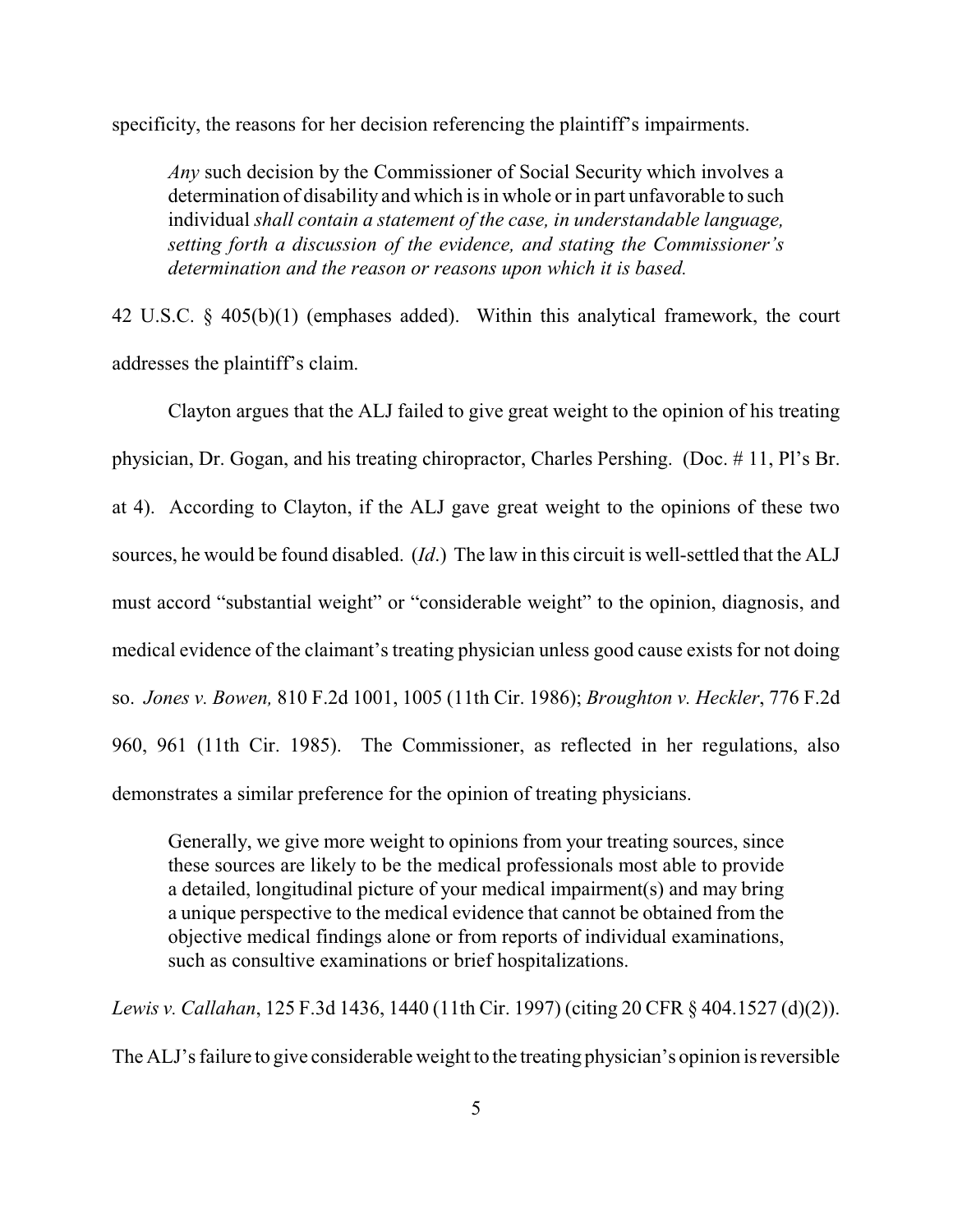error. *Broughton*, 776 F.2d at 961-62.

There are, however, limited circumstances when the ALJ can disregard the treating physician's opinion. The requisite "good cause" for discounting a treating physician's opinion may exist where the opinion is not supported by the evidence, *or* where the evidence supports a contrary finding. Good cause may also exist where a doctor's opinions are merely conclusory, inconsistent with the doctor's medical records, *or* unsupported by objective medical evidence. *See Jones v. Dep't. of Health & Human Servs.*, 941 F.2d 1529, 1532-33 (11th Cir. 1991); *Edwards v. Sullivan*, 937 F.2d 580, 584-85 (11th Cir. 1991); *Johns v. Bowen*, 821 F.2d 551, 555 (11th Cir. 1987). The weight afforded to a physician's conclusory statements depends upon the extent to which they are supported by clinical or laboratory findings and are consistent with other evidence of the claimant's impairment. *Wheeler v. Heckler*, 784 F.2d 1073, 1075 (11th Cir. 1986). The ALJ "may reject the opinion of any physician when the evidence supports a contrary conclusion." *Bloodsworth v. Heckler*, 703 F.2d 1233, 1240 (11th Cir. 1983). The ALJ must articulate the weight given to a treating physician's opinion and must articulate any reasons for discounting the opinion. *Schnorr v. Bowen*, 816 F.2d 578, 581 (11th Cir. 1987).

On November 10, 2010, Clayton presented to chiropractor Charles Pershing, Jr. ("Pershing") complaining of "very severe low back pain." (R. 384, 389). An examination demonstrated that Clayton had reduced range of motion in his lumbar region. (R. 383, 390).

 The motion palpation of L3-L5 demonstrated decreased vertebral segmental function with soft tissues surrounding these joints. The straight leg raise test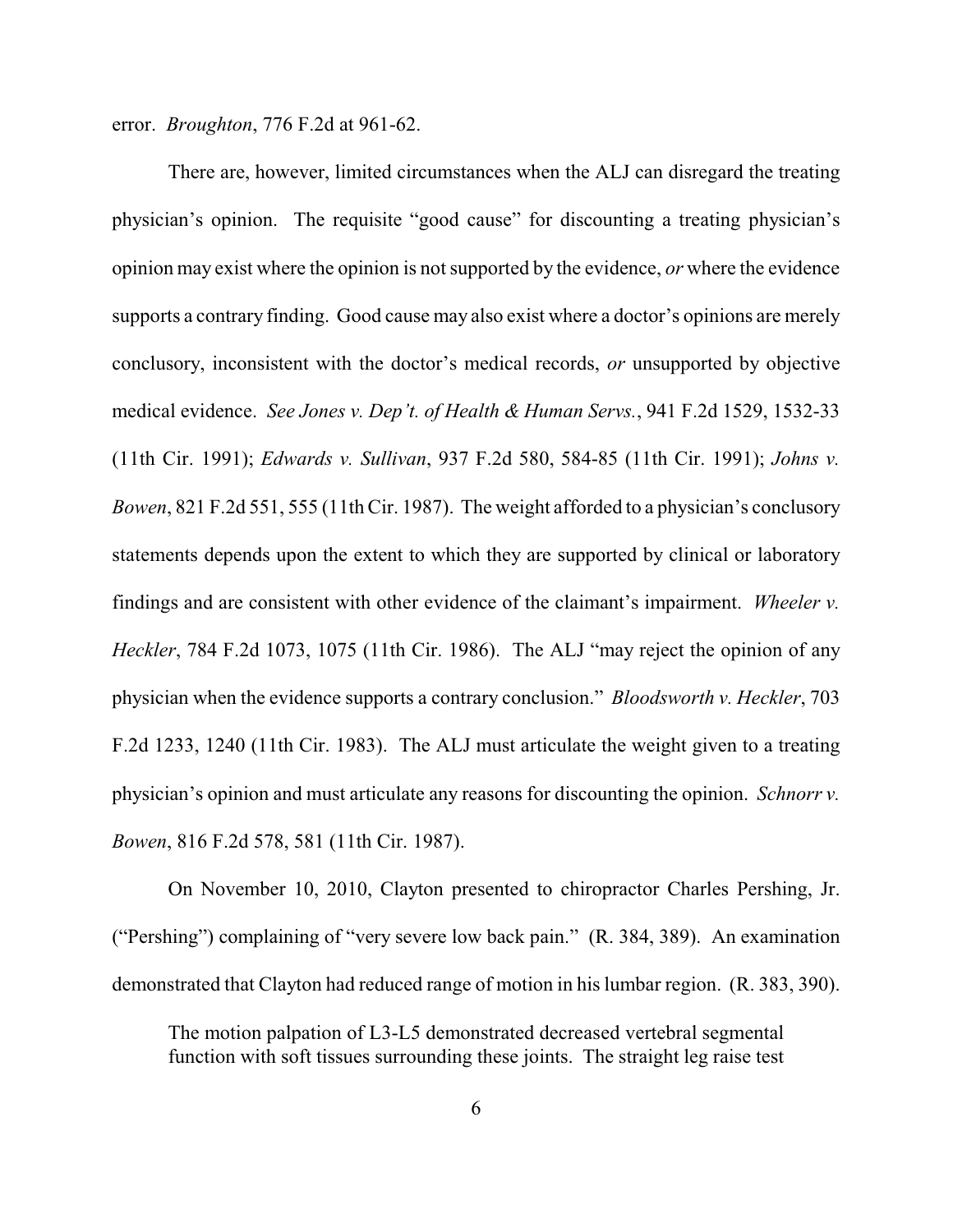is positive on the left. Rotation of the lumbar spine is limited.

(*Id*.) Clayton was advised to rest and return for therapy. (*Id*.) On November 12, 2010, Clayton returned to Pershing who noted that lumbar maneuvers were reduced and there was "mild to moderate antalgic posture due to pain." (R. 382, 392). On November 16, 2010, Pershing saw Clayton again. Lumbar muscle spasms were noted but the treatment goal was to improve the range of motion in the lumbar spine. (R. 381, 391).

On November 29, 2010, after three visits, Pershing completed a medical statement regarding Clayton's physical abilities and signed a "proof of disability" form. (R. 377-80, 418-21) According to Pershing, Clayton was "permanently and totally unable to engage in any substantial, gainful activity" due to a "torn lumbar disk." (R. 377, 418). On his medical statement, Pershing indicated that Clayton was disabled due to low back pain, disk disorder, spinal arthritis and severe scarring of lumbar disk. (R. 378, 419). Pershing also indicated that Clayton could not work any hours during the day, could not bend or lift, and was in extreme pain. (*Id*.)

A chiropractor is not considered an "acceptable source" and, thus, his opinion cannot establish the existence of an impairment. *See* 20 C.F.R. §§ 404.1513(a), 416.913(a). *See also Crawford*, 363 F.3d at 1160. More importantly, however, the ALJ sufficiently discredited Pershing's opinion that Clayton was permanently and totally disabled.

The claimant was referred and received three chiropractic treatment from Charles Pershing, D.C., a chiropractor, in November 2010 from 10th to the 16th (Exhibit 5F). In November 2010, Dr. Pershing stated the claimant has lumbar disc herniation and weakness of spine and legs (Exhibit 5F6). As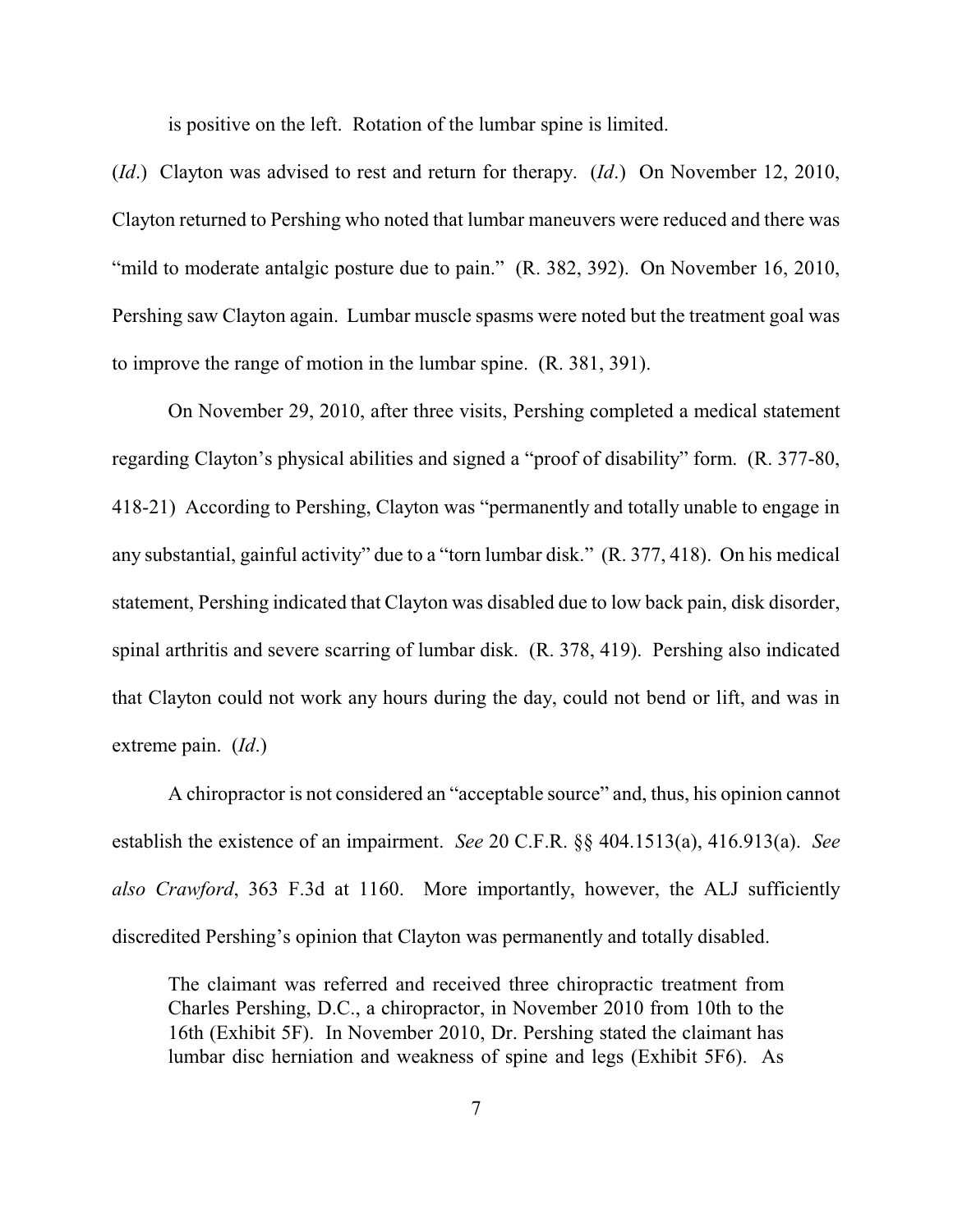discussed below, the claimant does not have disc herniations nor have examinations shown any neurological abnormalities, such as weakness. Although Dr. Pershing had treated the claimant only three times during a one week period, on November 29, 2010, he completed a correspondence and opined that the claimant was permanently and totally unable to engage in any substantial gainful activity by reason of a medically determinable physical or mental impairment which can be long-continued and indefinite duration (Exhibit 9F2). Specifically, the chiropractor further opined the claimant could work zero hours in a workday and suffers from "extreme" pain (Exhibit 9F3). This opinion is entitled to no probative weight. Dr. Pershing treated the claimant for one week. As discussed below, the claimant does not have disc herniations and examinations shown any neurological abnormalities, such as weakness. The claimant has repeatedly been described as being in "no acute" distress, inconsistent with "extreme" pain.

(R. 32).

The ALJ's decision to discount Pershing's assessment is supported by substantial evidence. Although Clayton testified that his most disabling impairment is pain in his back, (R. 57-58), Pershing's treatment records do not support his assessment of the severity of Clayton's impairments. Pershing's assessment of Clayton was based on three office visits in one week. Although Pershing indicated that he reviewed x-rays, those x-rays are not part of the medical record. Pershing also indicated that he reviewed an April 16, 2009 MRI. (R. 379, 420). The April 2009 MRI revealed "[f]ocal right side disc protrusion at L4-5 with right impingement" but no spinal stenosis, neural foramen narrowing or tears were evident. (R. 387, 781). In addition, a May 6, 2010 MRI demonstrated the following.

. . . The lumbar vertebral bodies are normal in height and alignment. Signal change in body of L5 is unchanged since 04-16-09 and thought to represent a hemangioma or other benign lesion.

The L1-2, L2-3, and L3-4 levels are unremarkable.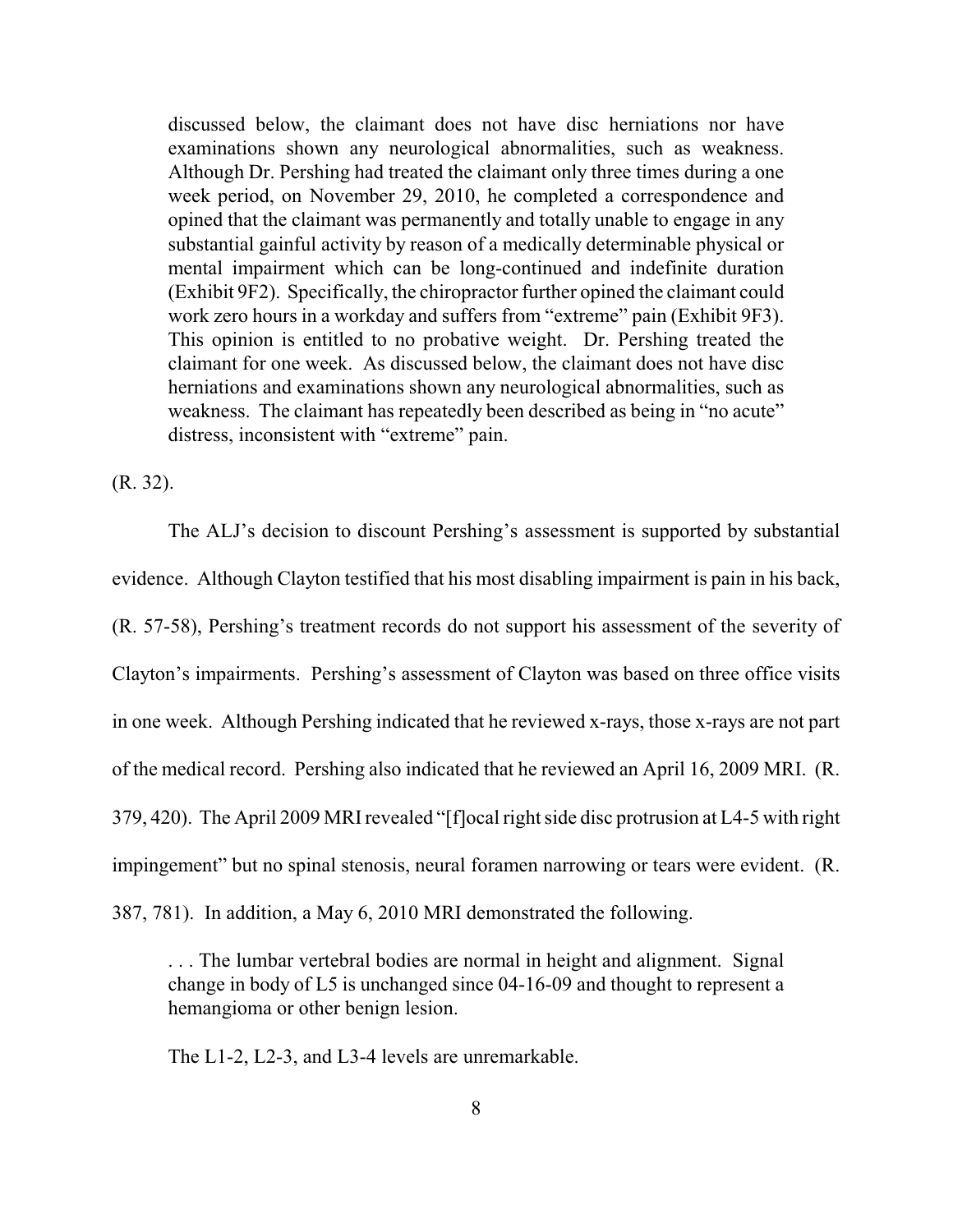At L4-5, the disc is decreased in signal indicating desiccation. There is mild diffuse bulging of the disc with no evidence of focal disc protrusion or central spinal stenosis. No significant neural foraminal narrowing is evidence.

At L5-S1, the disc is decreased in signal indicating desiccation. There is a *tiny* central annular tear at this level. There is no evidence of disc protrusion, central spinal stenosis, or foraminal narrowing.

### IMPRESSION:

1. Disc desiccation and mild disc bulging at the L4-5 level with no evidence of focal disc protrusion, central spinal stenosis, or foraminal narrowing. Comparison with prior study of 04-16-09 demonstrates that *although the disc bulging is somewhat eccentric to the right at the L4-5 level, there is no evidence of focal disc protrusion or foraminal narrowing or nerve impingement on the present study*.

2. Tiny central annular tear at L5-S1 level, which is otherwise unremarkable.

(R. 690-91) (emphasis added).

Consequently, the MRI scans do not corroborate the severity of Clayton's limitations,

and Pershing's treatment notes do not support the level of disability he attributes to Clayton.

After reviewing the medical evidence in the record, the ALJ discredited Pershing's

assessment of the severity of Clayton's back impairment. The ALJ may disregard the

opinion of a physician, provided that he states with particularity reasons therefor. *Sharfarz*

*v. Bowen*, 825 F.2d 278, 280 (11th Cir. 1987).

In addition, the ALJ discredited the opinion of Dr. Frank Gogan. Clayton presented

to Dr. Grogan on July 19, 2011, complaining of back pain. (R. 424).

Vague hx of 20 yrs back pain lifting weights. Apparent herniated disc with LLE radicular pain. Worked at Flowers bakery 2 yrs. Last employed by them in 2009.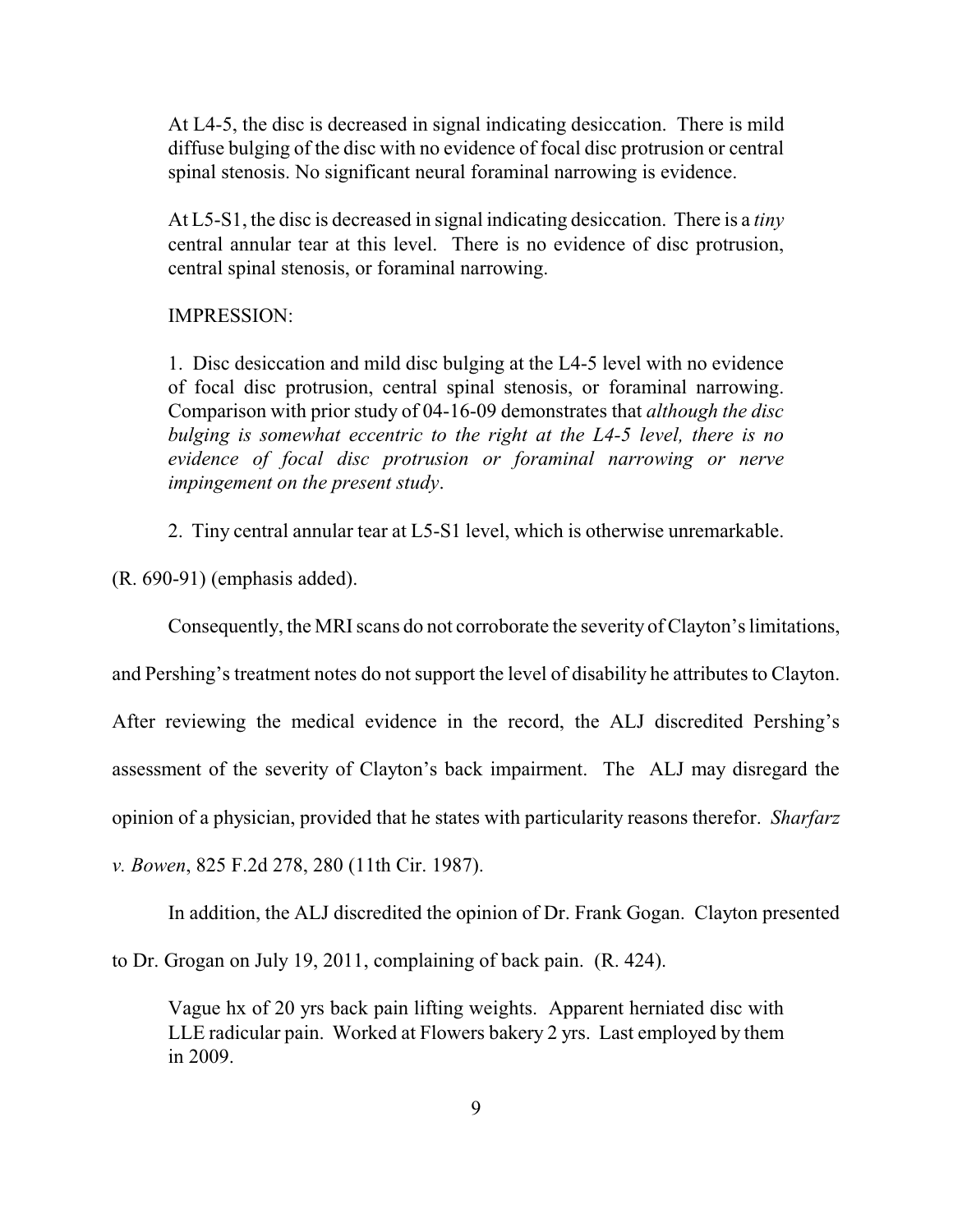(*Id*.) Clayton had decreased flexion in the lumbar region. (*Id*.) There is no indication of Dr. Grogan's prescribed course of treatment for Clayton.

Clayton returned to Dr. Gogan on August 2, 2011, complaining that "anything he does to raise money hurts his back." (R. 425). According to Clayton, he was in persistent pain. (*Id*.) At this appointment, Dr. Gogan prescribed Lortab. (*Id*.) This is the extent of Dr. Gogan's treatment records of Clayton.

Nonetheless, on September 2, 2011, Dr. Gogan completed a medical statement regarding Clayton's back pain. (R. 423). According to Dr. Gogan, Clayton's pain was moderate to severe; he could stand for 15 minutes and sit for 20 minutes; and he could occasionally lift 5 pounds. (*Id*.) Finally, instead of marking how many hours Clayton could work, Dr. Gogan noted that "Pt. says no hrs." (*Id*.)

After reviewing the medical evidence, the ALJ assigned Dr. Gogan's opinion no probative weight because

[a]t the time Dr. Gogan completed this assessment, he had treated the claimant on only two occasions (he has subsequently seen the claimant on one more occasion.) There is no indication that Dr. Gogan had access to any objective tests; he questioned whether the claimant had a herniated disc, which objective tests shows that he does not. Dr. Gogan noted that he based his assessment on the claimant's subjective allegations, which are not supported by the record.

#### (R. 33).

The ALJ acknowledged Dr. Gogan's treatment of Clayton but discounted his opinion. As with Pershing, Dr. Gogan's assessment of Clayton was based on limited visits – only two office visits over a two week period. There is no indication that Dr. Gogan reviewed any x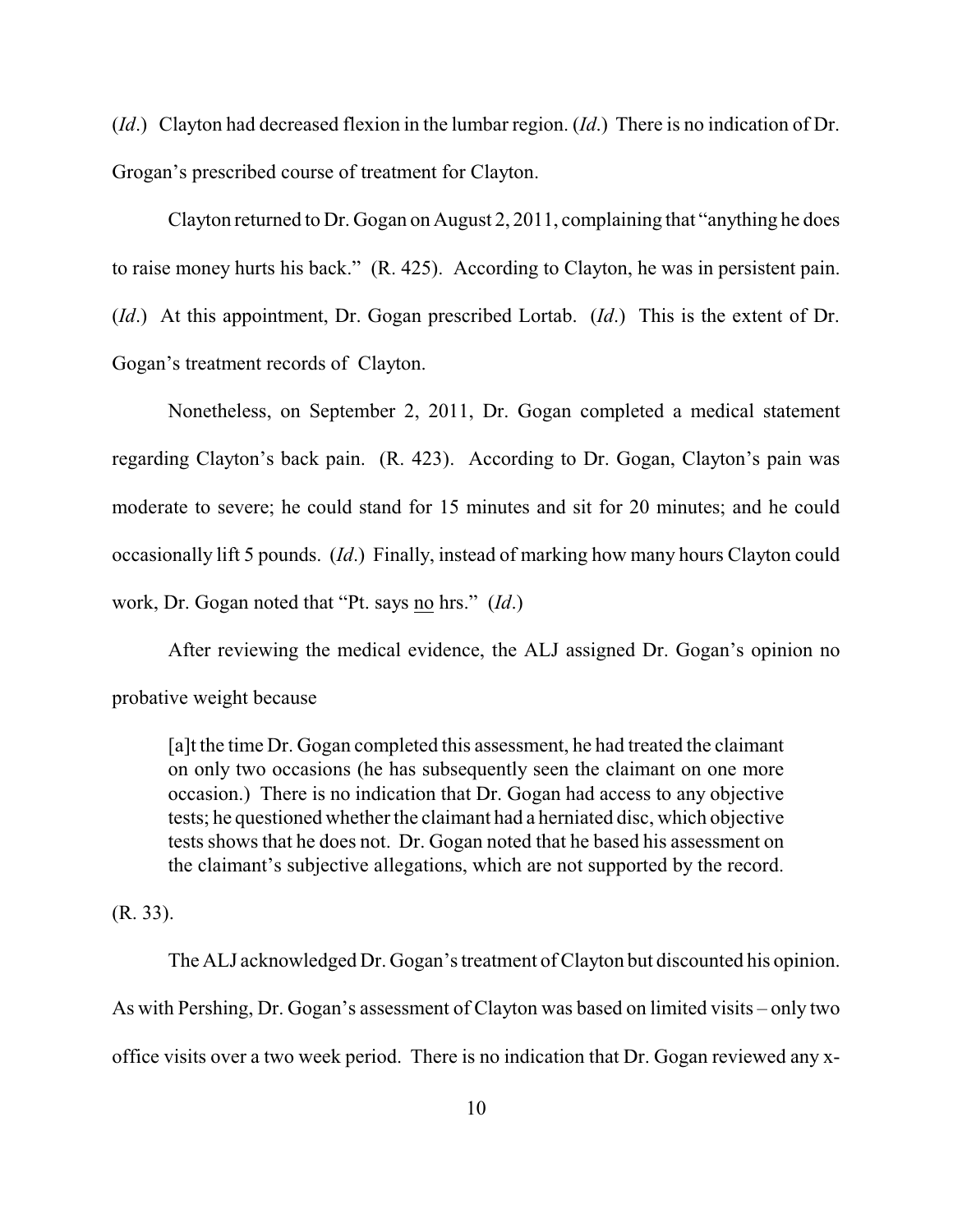rays or MRI scans to corroborate Clayton's complaints. It does not appear that Dr. Gogan is an orthopaedic specialist. Dr. Gogan's conclusory opinion is not substantiated by his treatment notes, and his notes do not support the level of disability he attributes to Clayton.

In addition, the other medical evidence of record supports the ALJ's decision to discount the opinions of Pershing and Dr. Gogan. On April 21, 2011, Dr. Wlaid Freij performed a physical examination of Clayton, and completed a medical source statement. (R. 398-410). Clayton complained of back pain. (R. 398). Dr. Freij reviewed the 2009 MRI which "showed evidence of a hemangioma in the L5 body and disc desiccation at L4/L5 with mild diffuse disc bulging." (*Id*.) Dr. Freij noted no limitations in flexion in his cervical spine, thoracolumbar spine, and lumbosacral spine. (R. 399). Dr. Freig noted "[t]enderness over the paraspinal muscles in the LS spine on the left side." (*Id*.) Dr. Freig's impression included "[l]ower back pain with radiating pain to the left lower extremity suggestive of LS radiculopathy. A MRI done last year revealed evidence of disc desiccation at L4/L5. There was also evidence of a hemangioma at the L5 body." (R. 400). Dr. Freij opined that Clayton could perform work related activities, but was limited in his ability to carry or lift. (*Id*.)

Finally, although Clayton complained numerous times of lower back pain, he was treated conservatively with pain medication.

"Even though Social Security courts are inquisitorial, not adversarial, in nature, claimants must establish that they are eligible for benefits." *Ingram v. Comm'r of Soc. Sec.,* 496 F.3d 1235, 1269 (11th Cir. 2007) (citing *Doughty v. Apfel,* 245 F.3d 1274, 1281 (11th